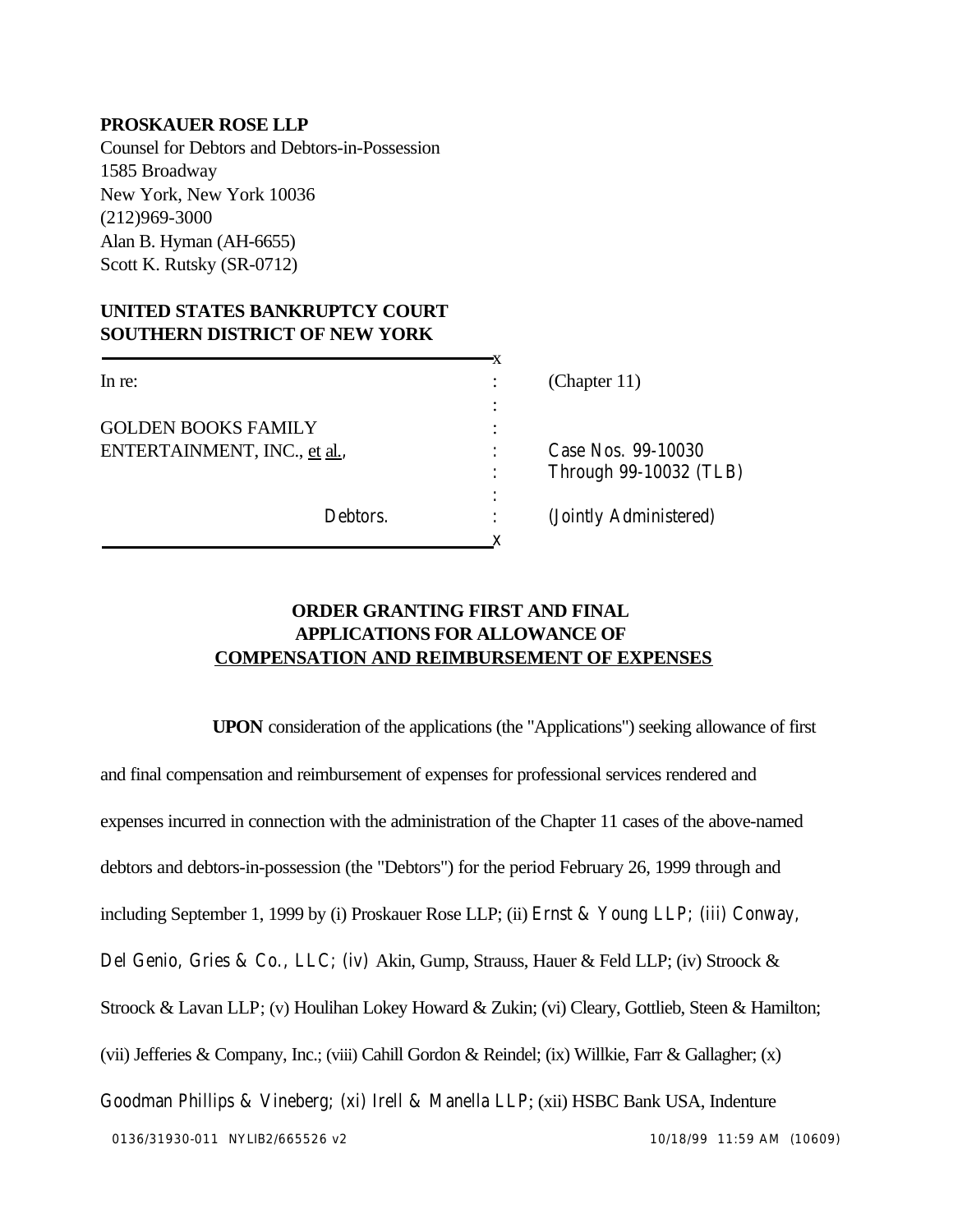Trustee for the Senior Noteholders; and (xiii) Bank of New York, Indenture Trustee for the TOPrS (all of the foregoing firms being collectively referred to herein as the "Applicants"); and the Debtors' Amended Joint Plan of Reorganization under Chapter 11 of the United States Bankruptcy Code having been confirmed as of September 1, 1999, pursuant to an Order of the Court dated September 24, 1999; and a hearing (the "Hearing") to consider the Applications having been held before this Court on October 18, 1999; and it appearing that adequate notice of the Hearing having been given pursuant to Federal Rules of Bankruptcy Procedure 2002(a)(7) and (c)(2); and the Office of the United States Trustee having filed an objection (the "Objection") to certain of the Applications; and the Objection having been resolved as set forth on the record of the hearing; good and sufficient cause appearing therefor; it is

**ORDERED**, that the Applicants are granted the relief requested to the extent set forth in Schedule "A" hereto; and it is further

**ORDERED**, that the Debtors are hereby authorized and directed to immediately disburse to the Applicants the respective amounts of compensation for services rendered and reimbursement of expenses granted pursuant to the preceding decretal paragraph.

Dated: New York, New York October 19, 1999

> \_\_s/Tina L. Brozman\_\_\_\_\_\_\_\_\_\_\_\_\_\_\_\_\_ UNITED STATES BANKRUPTCY JUDGE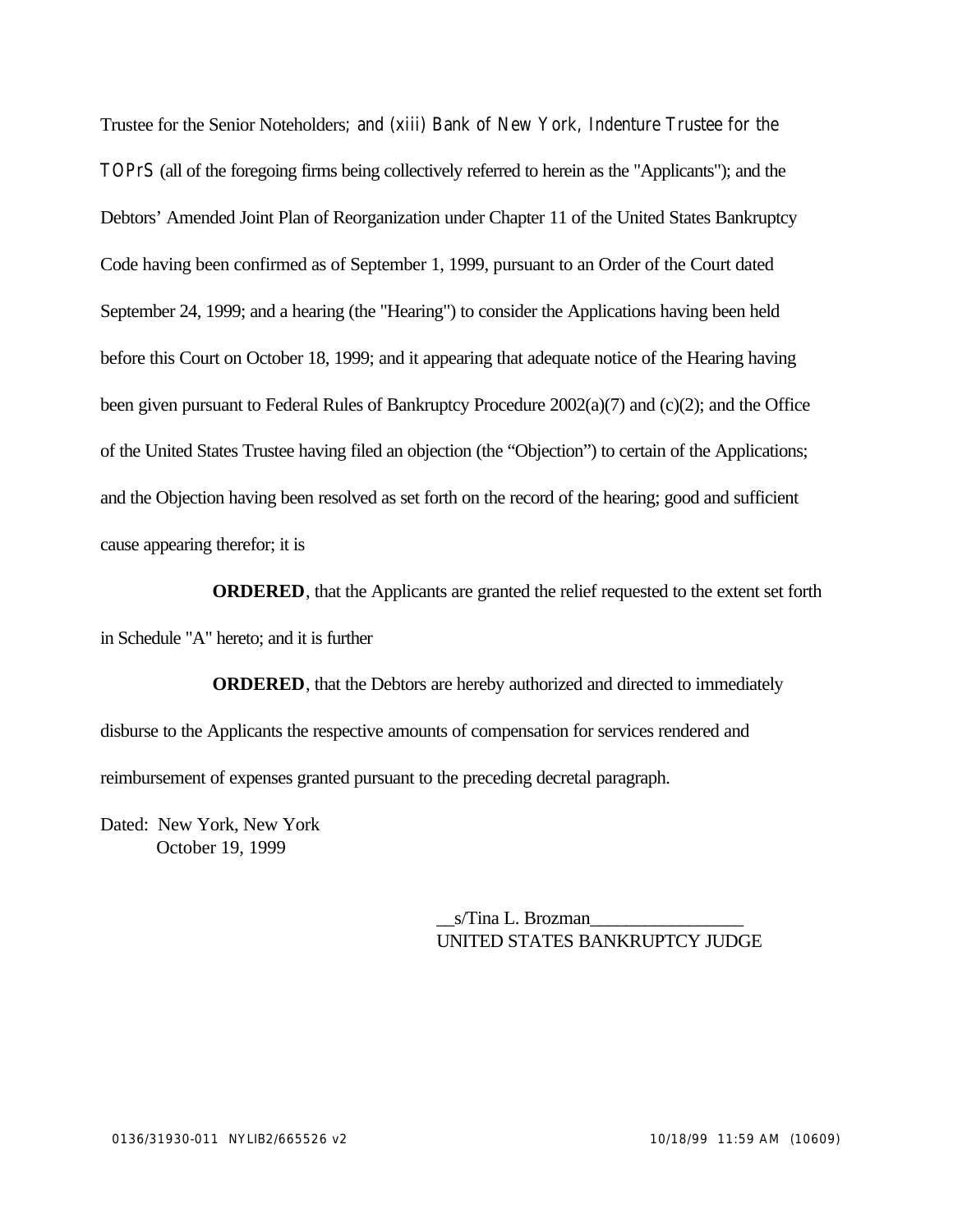## CASE NUMBERS: 99-10030 through 99-10032 (TLB)

CASE NAME: Golden Books Family Entertainment, Inc., et al., Debtors

| <b>APPLICANT</b>                                   | <b>FEES</b><br><b>REQUESTED</b><br><b>FOR FIRST</b><br><b>AND FINAL</b><br><b>FEE PERIOD</b> | <b>RETAINER</b> | <b>TOTAL FEES</b><br><b>AWARDED</b> | <b>TOTAL</b><br><b>EXPENSES</b><br><b>REQUESTED</b> | <b>TOTAL</b><br><b>EXPENSES</b><br><b>AWARDED</b> |
|----------------------------------------------------|----------------------------------------------------------------------------------------------|-----------------|-------------------------------------|-----------------------------------------------------|---------------------------------------------------|
| <b>Proskauer Rose LLP</b>                          | \$1,603,257.50                                                                               | \$250,000.00    | \$1,520,757.00*                     | \$160,812.62                                        | \$143,419.37                                      |
| Ernst & Young                                      | \$620,057.00                                                                                 |                 | \$620,057.00                        | \$19,401.00                                         | \$19,401.00                                       |
| Conway, Del Genio, Gries & Co., LLC                | \$600,000.00                                                                                 |                 | \$600,000.00                        | \$10,451.14                                         | \$10,451.14                                       |
| Akin, Gump, Strauss, Hauer & Feld LLP <sup>1</sup> | \$208,366.50                                                                                 |                 | \$208,366.50                        | \$11,476.05                                         | \$11,476.05                                       |
| Stroock & Stroock & Lavan LLP                      | \$300,570.00                                                                                 |                 | \$300,570.00                        | \$20,306.21                                         | \$20,306.21                                       |
| Houlihan Lokey Howard & Zukin                      | \$480,000.00                                                                                 |                 | \$480,000.00                        | \$6,045.44                                          | \$6,045.44                                        |
| Cleary, Gottlieb, Steen & Hamilton <sup>2</sup>    | \$80,666.25                                                                                  | \$82,500.00     | \$80,666.25                         | \$7,988.27                                          | \$7,988.27                                        |
| Willkie, Farr & Gallagher <sup>3</sup>             | \$12,580.50                                                                                  |                 | \$12,580.50                         | \$380.48                                            | \$380.48                                          |

<sup>&</sup>lt;sup>1</sup> Joint application of Stroock & Stroock & Lavan LLP and Akin, Gump, Strauss, Hauer & Feld LLP, filed by the Informal Senior Note Committee.

<sup>2</sup> Joint application of Cleary, Gottlieb, Steen & Hamilton and Jefferies & Company, Inc., filed by the Informal TOPrs Committee.

<sup>&</sup>lt;sup>3</sup> For services rendered as special environmental counsel to Debtors.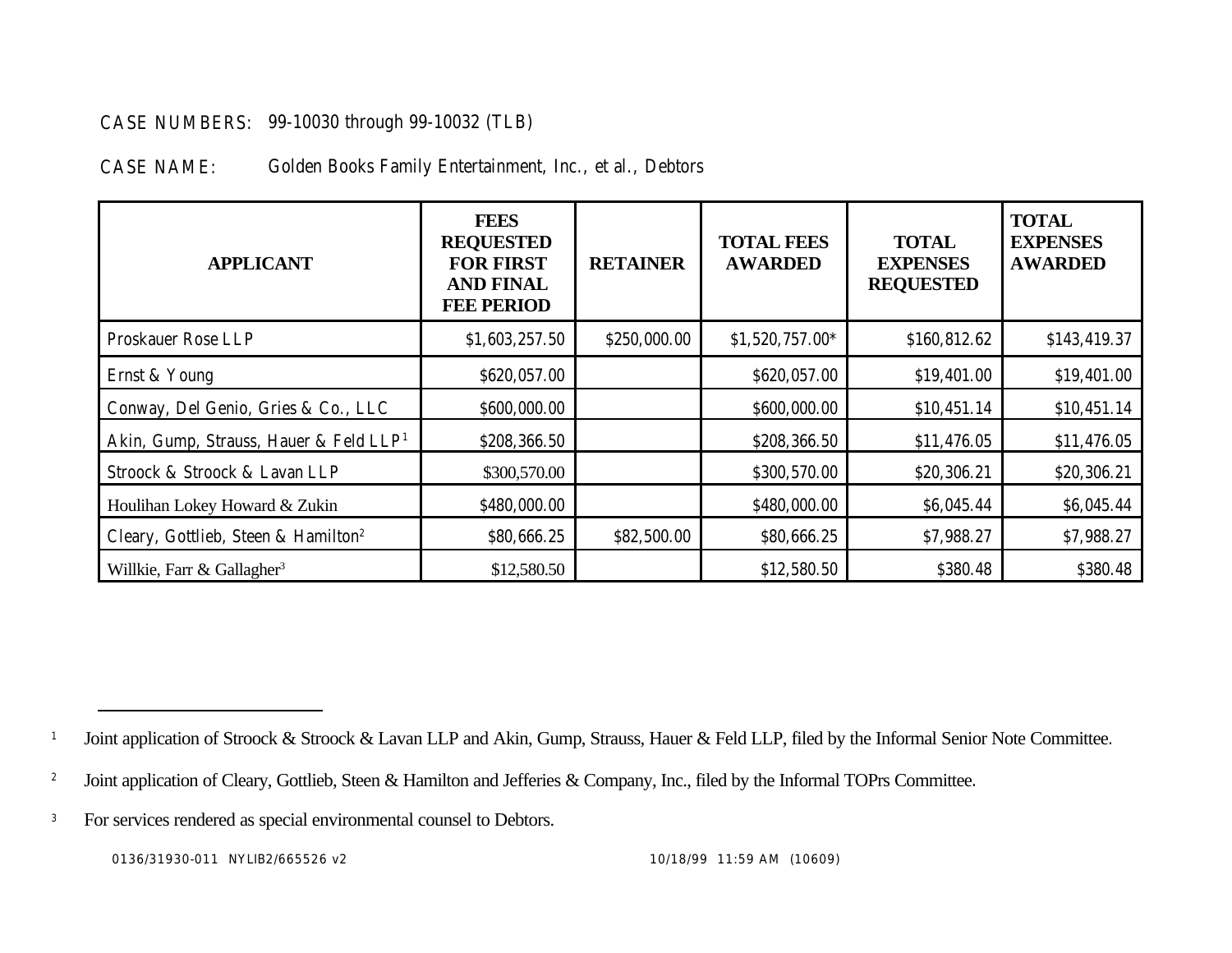| <b>APPLICANT</b>                                                                                       | <b>FEES</b><br><b>REQUESTED</b><br><b>FOR FIRST</b><br><b>AND FINAL</b><br><b>FEE PERIOD</b> | <b>RETAINER</b> | <b>TOTAL FEES</b><br><b>AWARDED</b> | <b>TOTAL</b><br><b>EXPENSES</b><br><b>REQUESTED</b> | <b>TOTAL</b><br><b>EXPENSES</b><br><b>AWARDED</b> |
|--------------------------------------------------------------------------------------------------------|----------------------------------------------------------------------------------------------|-----------------|-------------------------------------|-----------------------------------------------------|---------------------------------------------------|
| Willkie, Farr & Gallagher <sup>4</sup>                                                                 | \$106,245.50                                                                                 |                 | \$106,245.50                        | \$2,983.99                                          | \$2,983.99                                        |
| Cahill Gordon & Reindel                                                                                | \$355,311.60                                                                                 | \$1,977.47      | \$355,311.60                        | \$24,840.35                                         | \$24,840.35                                       |
| Goodman Phillips & Vineberg <sup>5</sup>                                                               | \$16,945.44                                                                                  |                 | \$16,945.44                         | \$4,426.34                                          | \$4,426.34                                        |
| Irell & Manella LLP                                                                                    | \$62,544.50                                                                                  |                 | \$61,707.50                         | \$1,535.31                                          | \$1,535.31                                        |
| HSBC Bank USA, Indenture Trustee for<br>Senior Noteholders <sup>6</sup>                                | \$6,995.50                                                                                   |                 | \$6,300.50                          | \$364.24                                            | \$364.24                                          |
| Pryor Cashman Sherman & Flynn,<br><b>Counsel to Indenture Trustee for Senior</b><br><b>Noteholders</b> | \$85,642.00                                                                                  |                 | \$76,738.00                         | \$2,882.53                                          | \$2,882.53                                        |
| Bank of New York, Indenture Trustee for<br>TOPrS <sup>7</sup>                                          | \$7,843.758                                                                                  |                 | \$7,500.00                          | \$0.00                                              | \$0.00                                            |

<sup>4</sup> For services rendered as counsel to Golden Press Holding LLC

\*Proskauer Rose LLP shall submit a supplemental fee application respecting \$77,111 of fees not granted by this order pending further explanation of such fees.

- <sup>5</sup> Amounts are in Canadian Dollars.
- <sup>6</sup> HSBC Bank USA, filed a joint application on behalf of itself and Pryor Cashman Sherman & Flynn.
- <sup>7</sup> Bank of New York filed a joint application on behalf of itself and Emmet, Marvin & Martin LLP.
- <sup>8</sup> Such amount consists of "Annual Administrative Fees" and "Extraordinary Time Charges."

0136/31930-011 NYLIB2/665526 v2 10/18/99 11:59 AM (10609)